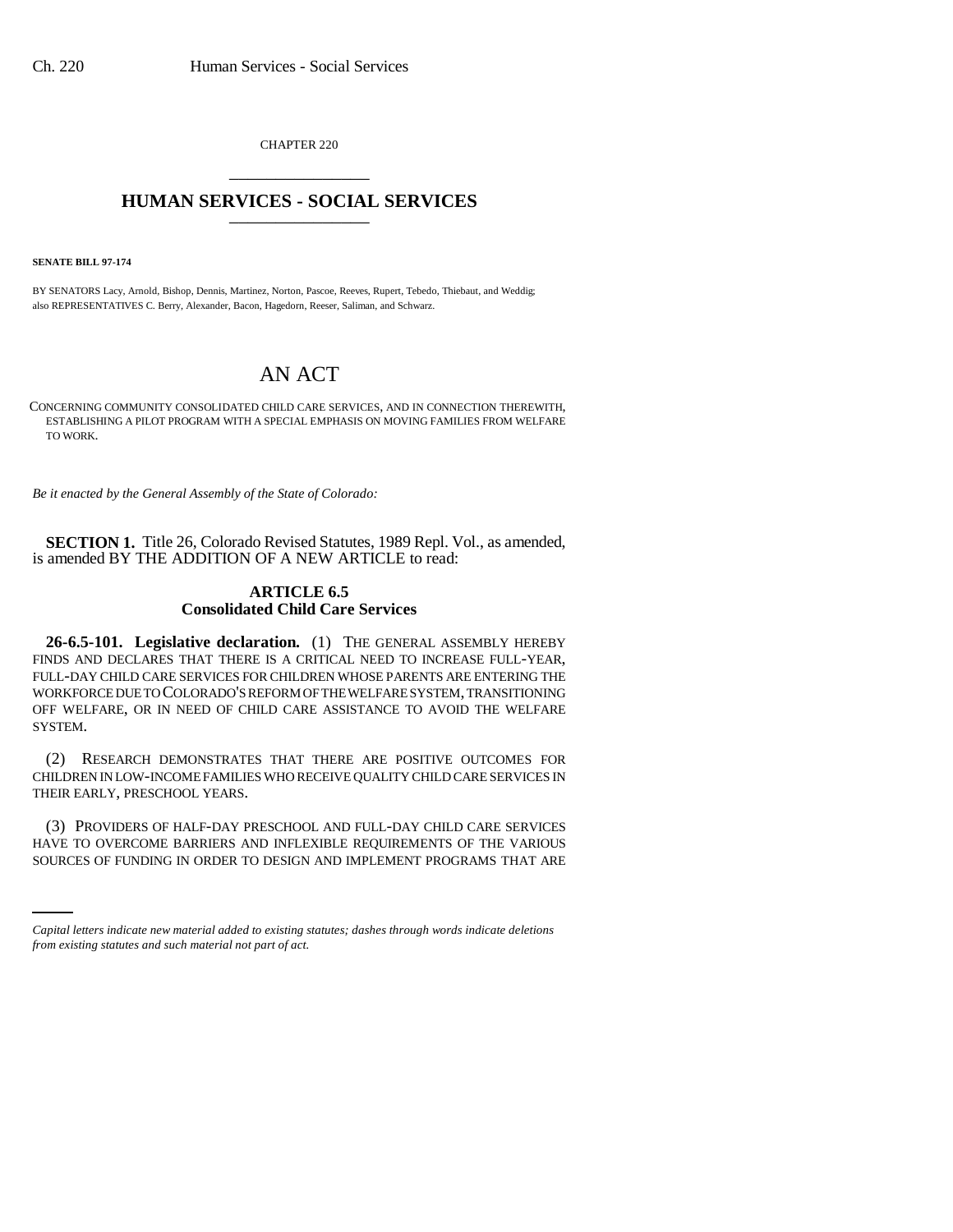MORE RESPONSIVE TO THE NEEDS OF WORKING FAMILIES.

(4) CONSOLIDATION OF THESE VARIOUS SOURCES OF FUNDING FROM BOTH STATE AND FEDERAL SOURCES WOULD ALLOW FOR AN INTEGRATED DELIVERY SYSTEM OF QUALITY PROGRAMS FOR CHILDREN IN LOW-INCOME FAMILIES IN COLORADO'S COMMUNITIES.

(5) IT IS THEREFORE IN THE STATE'S BEST INTEREST TO ESTABLISH A PILOT PROGRAM FOR COMMUNITY CONSOLIDATED CHILD CARE SERVICES, AS PROVIDED IN THIS ARTICLE.

**26-6.5-102. Pilot program established.** THERE IS HEREBY ESTABLISHED A PILOT PROGRAM FOR COMMUNITY CONSOLIDATED CHILD CARE SERVICES THAT SHALL BE IMPLEMENTED AND MONITORED BY THE STATE DEPARTMENT OF HUMAN SERVICES, WITH INPUT, COOPERATION, AND SUPPORT SERVICES FROM THE STATE DEPARTMENT OF EDUCATION.

**26-6.5-103. Program scope.** (1) ON OR BEFORE JULY 1, 1997, THE STATE DEPARTMENT OF HUMAN SERVICES, WITH INPUT FROM THE STATE DEPARTMENT OF EDUCATION, SHALL DEVELOP A REQUEST FOR PROPOSALS TO BE DISTRIBUTED TO THE GOVERNING BODIES OF MUNICIPALITIES, COUNTIES, AND SCHOOL DISTRICTS THROUGHOUT THE STATE TO DESIGN CONSOLIDATED PROGRAMS OF COMPREHENSIVE EARLY CHILDHOOD CARE AND EDUCATION SERVICES INTENDED TO SERVE CHILDREN IN LOW-INCOME FAMILIES WITH A SPECIAL EMPHASIS ON FAMILIES PARTICIPATING IN WORK ACTIVITIES RELATED TO WELFARE REFORM.

(2) THE REQUEST FOR PROPOSALS SHALL INCLUDE BUT NOT BE LIMITED TO THE FOLLOWING CRITERIA FOR SELECTION OF UP TO TWELVE PILOT SITES:

(a) DEMONSTRATION OF SUPPORT AND COLLABORATION OF KEY STAKEHOLDERS THAT MUST INCLUDE, AT A MINIMUM, THE BOARD OF COUNTY COMMISSIONERS, LOCAL SCHOOL DISTRICT BOARDS, THE COUNTY DEPARTMENT OF SOCIAL SERVICES, THE LOCAL HEAD START GRANTEE, AND PRIVATE FOR-PROFIT AND NONPROFIT LICENSED CHILD CARE PROVIDERS.

(b) A PLAN FOR THE CONSOLIDATION AND BLENDING OF FUNDING TO CREATE A SEAMLESS DELIVERY SYSTEM OF EARLY CHILDHOOD CARE AND EDUCATION SERVICES FOR CHILDREN FROM ONE OR MORE OF THE AGE GROUPS FROM SIX WEEKS THROUGH FIVE YEARS.

(3) ON OR BEFORE OCTOBER 1, 1997, THE STATE DEPARTMENT OF HUMAN SERVICES, WITH INPUT FROM THE STATE DEPARTMENT OF EDUCATION, SHALL DESIGNATE NOT MORE THAN TWELVE PILOT SITE AGENCIES TO DELIVER COMMUNITY CONSOLIDATED CHILD CARE SERVICES FOR UP TO TWO THOUSAND CHILDREN STATEWIDE. OF THE PILOT SITE AGENCIES DESIGNATED, NOT MORE THAN TWO MAY BE LOCATED IN THE DENVER METROPOLITAN AREA AND AT LEAST ONE SHALL BE LOCATED IN EACH OF THE FOLLOWING AREAS OF THE STATE TO ASSURE ADEQUATE GEOGRAPHIC DISTRIBUTION: A RURAL COMMUNITY, AN URBAN COMMUNITY OTHER THAN THE DENVER METROPOLITAN AREA, AND A WESTERN SLOPE COMMUNITY. THE PILOT SITE AGENCIES SHALL: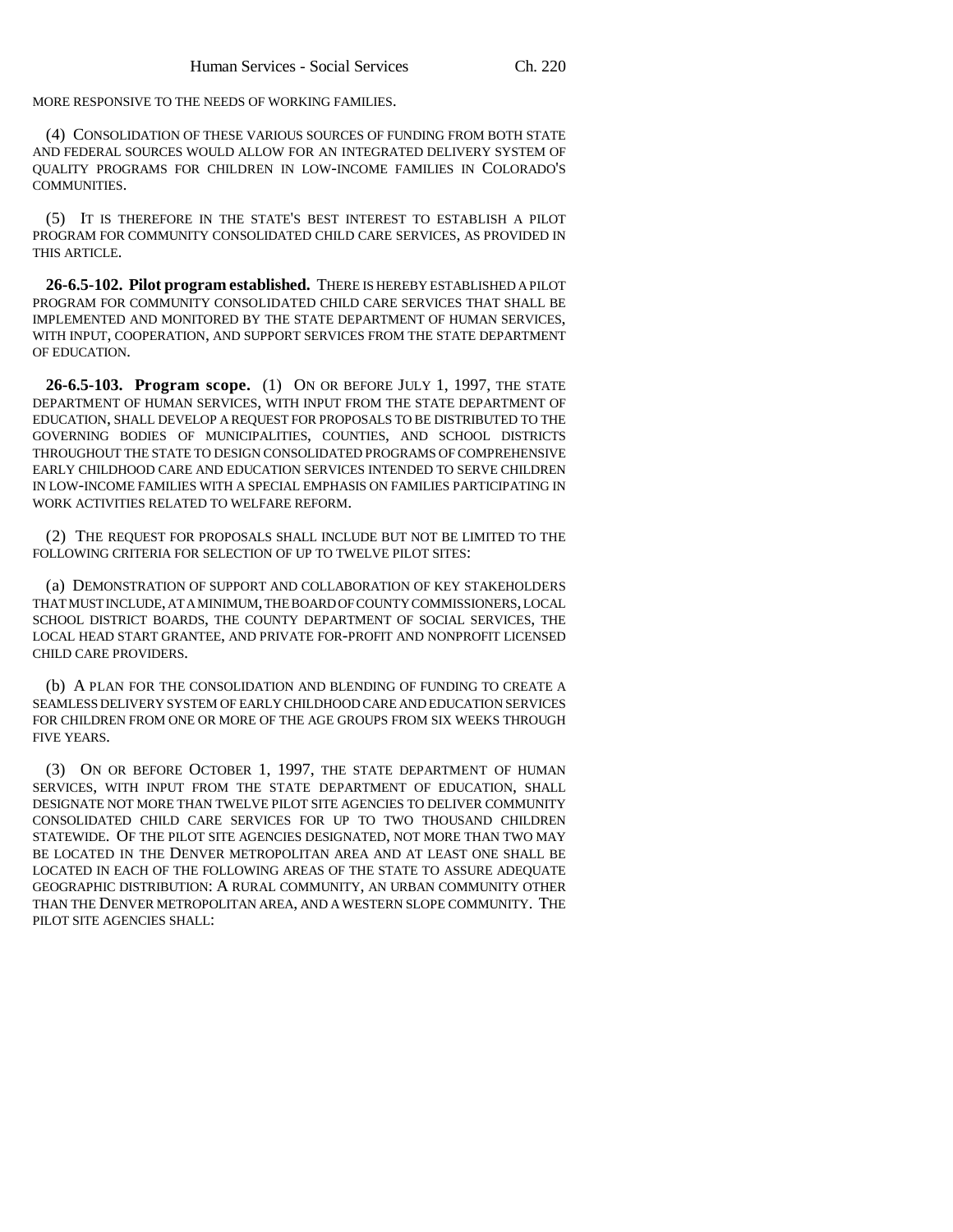Ch. 220 Human Services - Social Services

(a) CONSOLIDATE OR COORDINATE FUNDING TO CREATE A SEAMLESS SYSTEM;

(b) ENSURE COLLABORATION AMONG PUBLIC AND PRIVATE STAKEHOLDERS IN THE DELIVERY OF EARLY CHILDHOOD CARE;

(c) INCLUDE AS PROGRAM COMPONENTS:

(I) FULL-DAY AND FULL-YEAR PROGRAMS;

(II) EDUCATIONALLY ENRICHED PROGRAMS;

(III) HEALTH SCREENINGS AND FOLLOW-UPS;

(IV) PARENT EDUCATION AND HOME VISITS UPON THE SPECIFIC REQUEST OF THE PARENT OR LEGAL GUARDIAN OF THE CHILD;

(V) NUTRITIONALLY SOUND MEALS AND SNACKS;

(VI) SPECIAL NEEDS SERVICES;

(VII) STAFF DEVELOPMENT;

(VIII) FAMILY SUPPORT SERVICES; AND

(IX) OPPORTUNITIES FOR THE INVOLVEMENT OF VOLUNTEERS AND EXTENDED FAMILY MEMBERS IN THE DELIVERY OF CHILD CARE SERVICES IN BOTH TRADITIONAL PROGRAMS AND COOPERATIVE CHILD CARE PROGRAMS.

**26-6.5-104. Funding.** (1) APPLICANTS FOR THE PILOT SITE AGENCIES MUST AT A MINIMUM CONSOLIDATE FUNDING FROM THE COLORADO PRESCHOOL PROGRAM THAT OPERATES UNDER THE AUTHORITY OF LOCAL SCHOOL DISTRICTS AND CHILD CARE SUBSIDY MONEYS THAT ARE ADMINISTERED BY LOCAL BOARDS OF COUNTY COMMISSIONERS.

(2) APPLICANTS MAY UTILIZE FEDERAL FUNDING AVAILABLE THROUGH HEAD START GRANTEES AND OTHER SCHOOL DISTRICT FEDERAL FUNDING FOR PRESCHOOL SERVICES WITHIN APPLICABLE FEDERAL LAWS AND REGULATIONS.

(3) THE STATE DEPARTMENT OF HUMAN SERVICES IS AUTHORIZED TO ISSUE LOCAL PILOT PROJECT WAIVERS OF ANY STATE LAWS OR RULES THAT WOULD PREVENT PILOT SITE AGENCIES FROM IMPLEMENTING THE PILOT PROJECTS.

**26-6.5-105. Evaluation.** (1) NO LATER THAN MARCH 1, 1999, THE STATE DEPARTMENT OF HUMAN SERVICES SHALL PREPARE AN ASSESSMENT OF THE PILOT PROGRAM TO DETERMINE ITS EFFECTIVENESS IN SERVING CHILDREN IN COMMUNITY CONSOLIDATED CHILD CARE PROGRAMS.

(2) THE ASSESSMENT SHALL INCLUDE CONSIDERATION OF THE FOLLOWING FACTORS:

(a) THE FEASIBILITY OF COMBINING THE FUNDING SOURCES UNDER THIS ARTICLE;